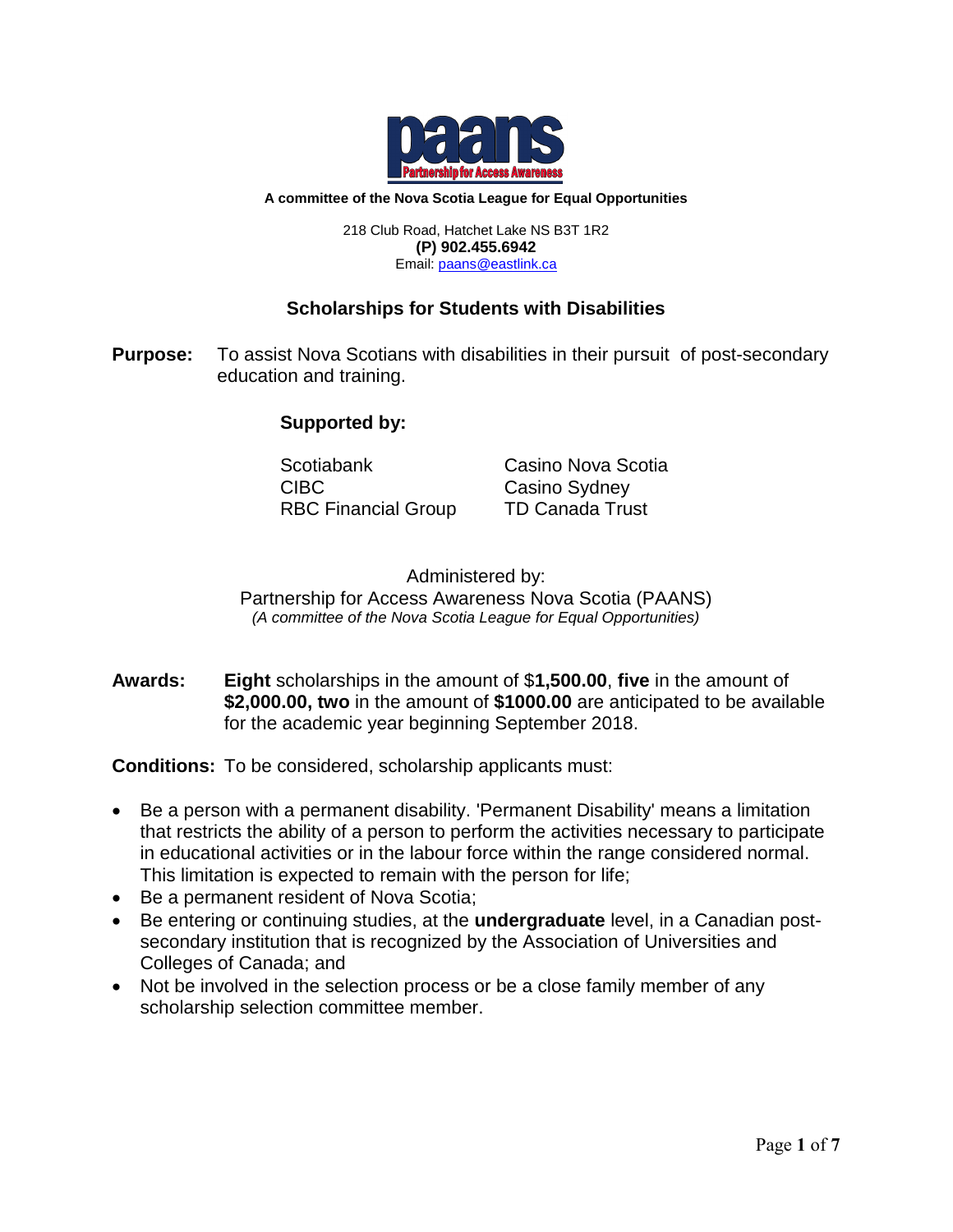# **Criteria:**

The applications of candidates meeting the above considerations will be forwarded to the selection committee. Applications are evaluated on a number of factors including:

- Community involvement
- Extra-curricular activities
- Approach to overcoming barriers
- Academic performance
- Educational goals and direction

# **To Apply:**

All parts of the scholarship application form must be completed in full and all supporting documentation must be included. All required documentation must be received by **MAIL, or EMAIL** to the *Partnership for Access Awareness - NS* (for address, see below) **no later than 4:30 pm on Friday, April 6, 2018.**

Submission of an application signifies an applicant's agreement to comply with all stated conditions of the award program. This includes permission to include recipient's name and/or image in press releases and promotional material, as well as permission to release contact information to reputable members of the press.

# **Applications** Application forms are available through the Nova Scotia League for Equal Opportunities website: [www.nsleo.com](http://www.nsleo.com/) or through your guidance counselor.

## **Applications can be emailed or mailed to:**

Partnership for Access Awareness Nova Scotia (PAANS) C/o Nova Scotia League for Equal Opportunities 218 Club Road, Hatchet Lake NS B3T 1R2 Tel: 902.455.6942 Email: [paans@eastlink.ca](mailto:paans@eastlink.ca)

*We thank all applicants for your interest in the PAANS Scholarships, but only successful applicants will be notified of the selection results.*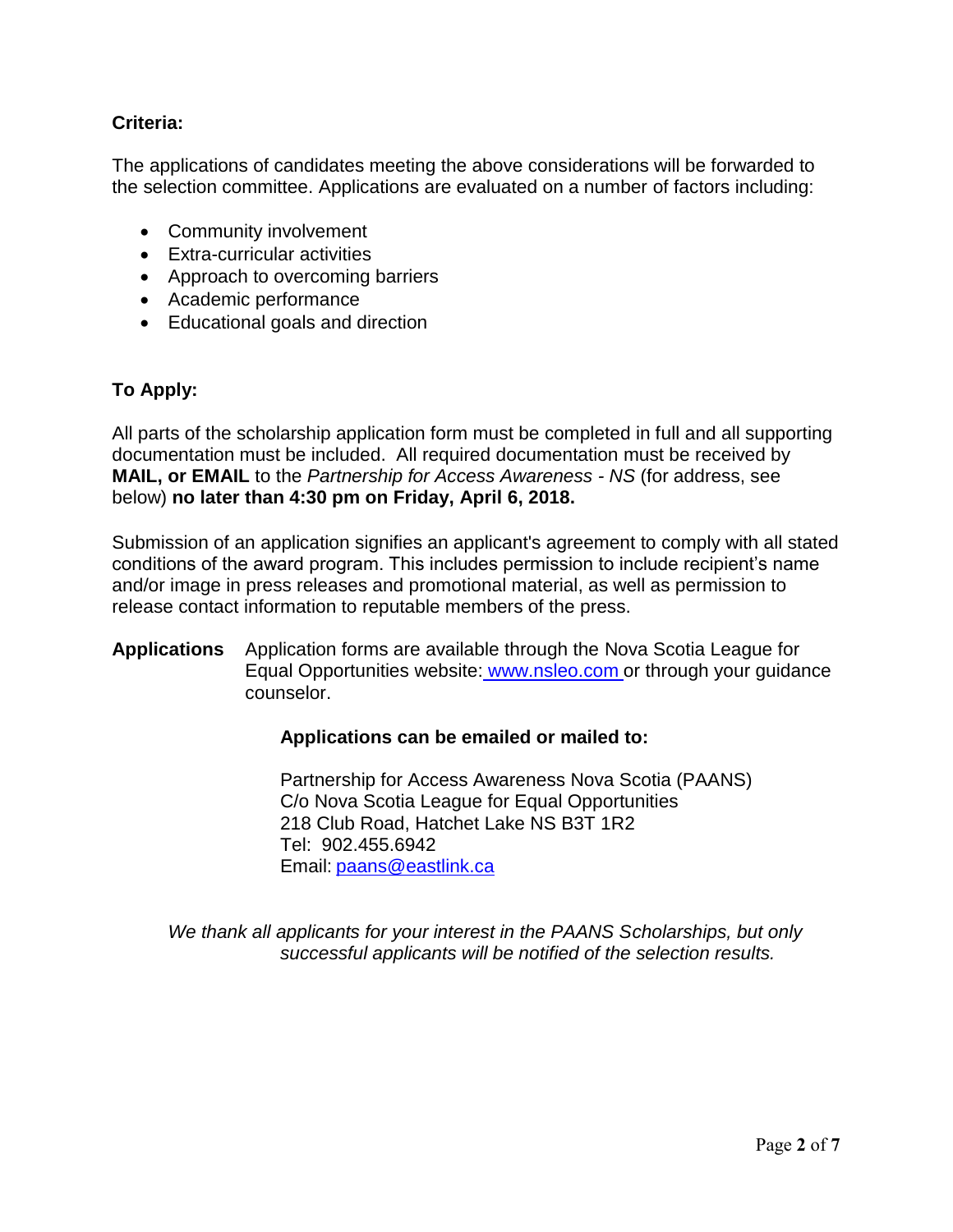

#### **A committee of the Nova Scotia League for Equal Opportunities**

218 Club Road Hatchet Lake NS B3T 1R2 902.455.6942 Email: [paans@eastlink.ca](mailto:paans@eastlink.ca)

### **Scholarships for Students with Disabilities Application Form**

| Applicant's Name: ________________ |  |
|------------------------------------|--|
| <b>Address:</b>                    |  |
| <b>Postal Code</b>                 |  |
| Telephone:                         |  |
| Email:                             |  |

**Please check the scholarships you are interested in being considered for**.

Though individuals can be considered for any number of awards, recipients cannot receive more than one scholarship under this program. **Previous years' winners will not be considered. All winners must be able to attend the presentation luncheon on June 1 st in Halifax 12:00-2:00pm (Cape Breton applicants in Sydney)**

1. Sponsor: Casino Nova Scotia

Who is eligible? Students entering any year of undergraduate study at a post-secondary institution

**Example 20** Province-wide (one award)

2. Supporter: Casino Sydney

Who is eligible? Students entering any year of undergraduate study at a post-secondary institution

**Number 2** Residents of Cape Breton (one award)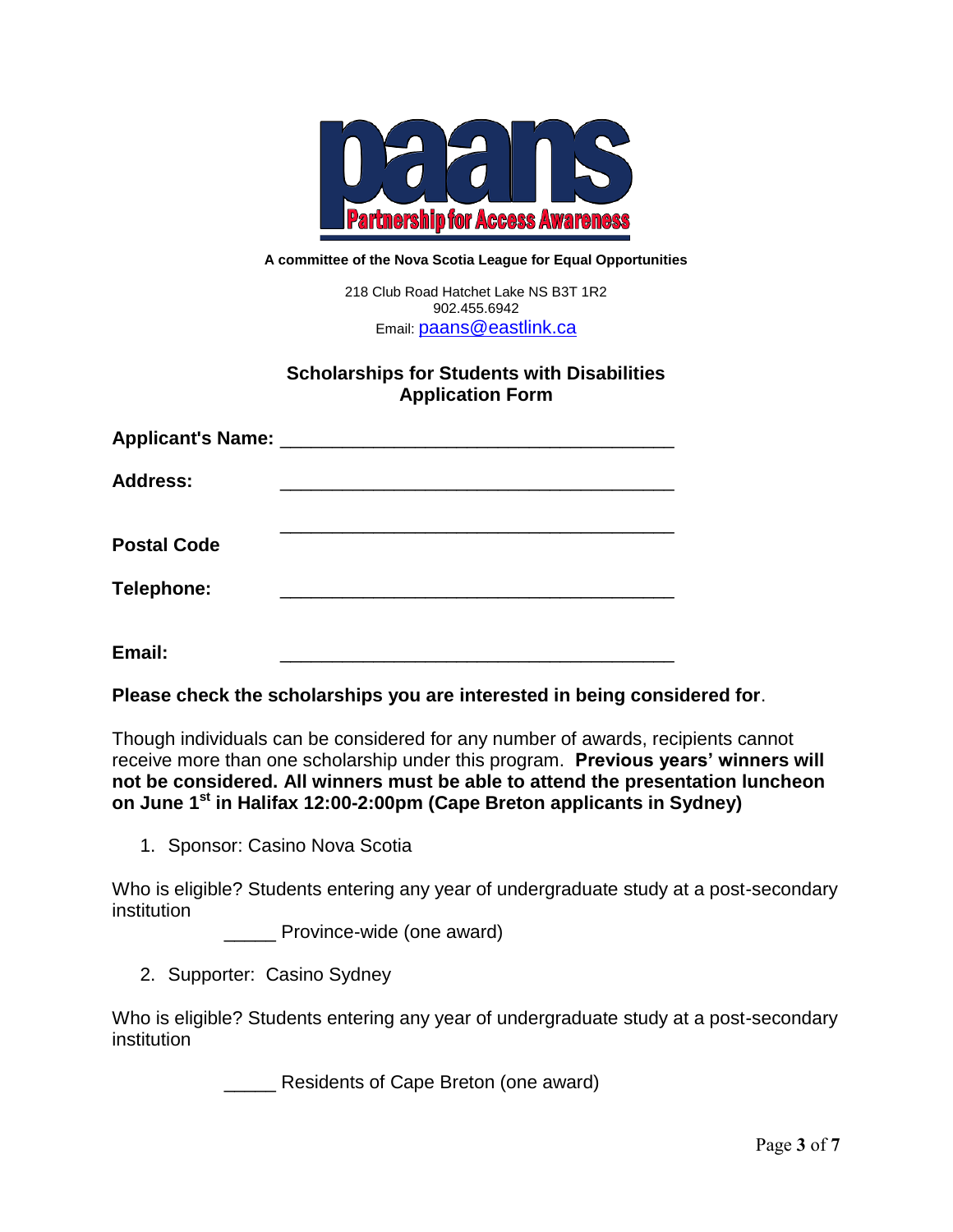3. Sponsor: Scotiabank

Who is eligible? Students entering any year of undergraduate study at a post-secondary institution

\_\_\_\_\_\_ Province-wide (four awards)

Residents of Cape Breton (one award)

4. Supporter: RBC Foundation

Who is eligible? Students entering any year of undergraduate study at a post-secondary institution

**EXECO** Residents of Cape Breton (one award)

- \_\_\_\_\_ Residents of Central region (mainland north of HRM, one award)
- **EXECUTE:** Residents of HRM (one award)
- **\_\_\_\_\_** Residents of the South West region (one award)
- 5. Supporter: TD Canada Trust

Who is eligible? Students entering any year of undergraduate study at a post-secondary institution

\_\_\_\_\_\_ Province-wide (two awards)

6. Supporter: CIBC

Who is eligible? Students entering any year of undergraduate study at a post-secondary institution

**\_\_\_\_\_** Province-wide (two awards)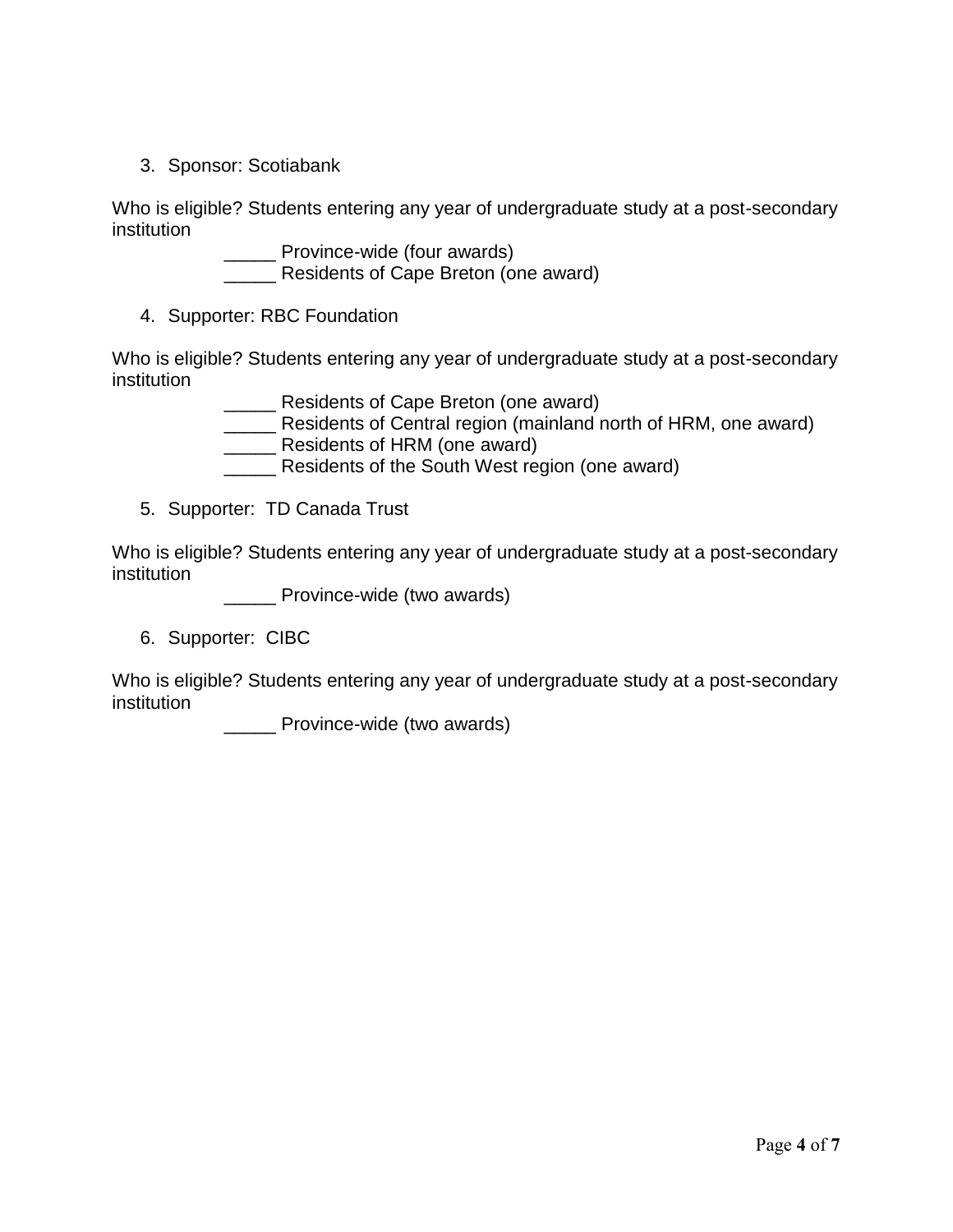#### **Please answer the following questions. If needed, please attach additional sheets for your answers.**

1. Please describe the nature of your disability. (Information provided in answering this question will not be used as a selection criterion.)

2. Describe your involvement in community and extra-curricular activities.

3. What barriers have you encountered when becoming involved in community or extra-curricular activities? How did you approach and deal with these obstacles?

4. What barriers have you encountered while working toward your academic goals? How did you overcome these obstacles?

5. Describe your education and career goals. Please highlight why you are interested in pursuing this career path and what strengths you bring to your chosen path.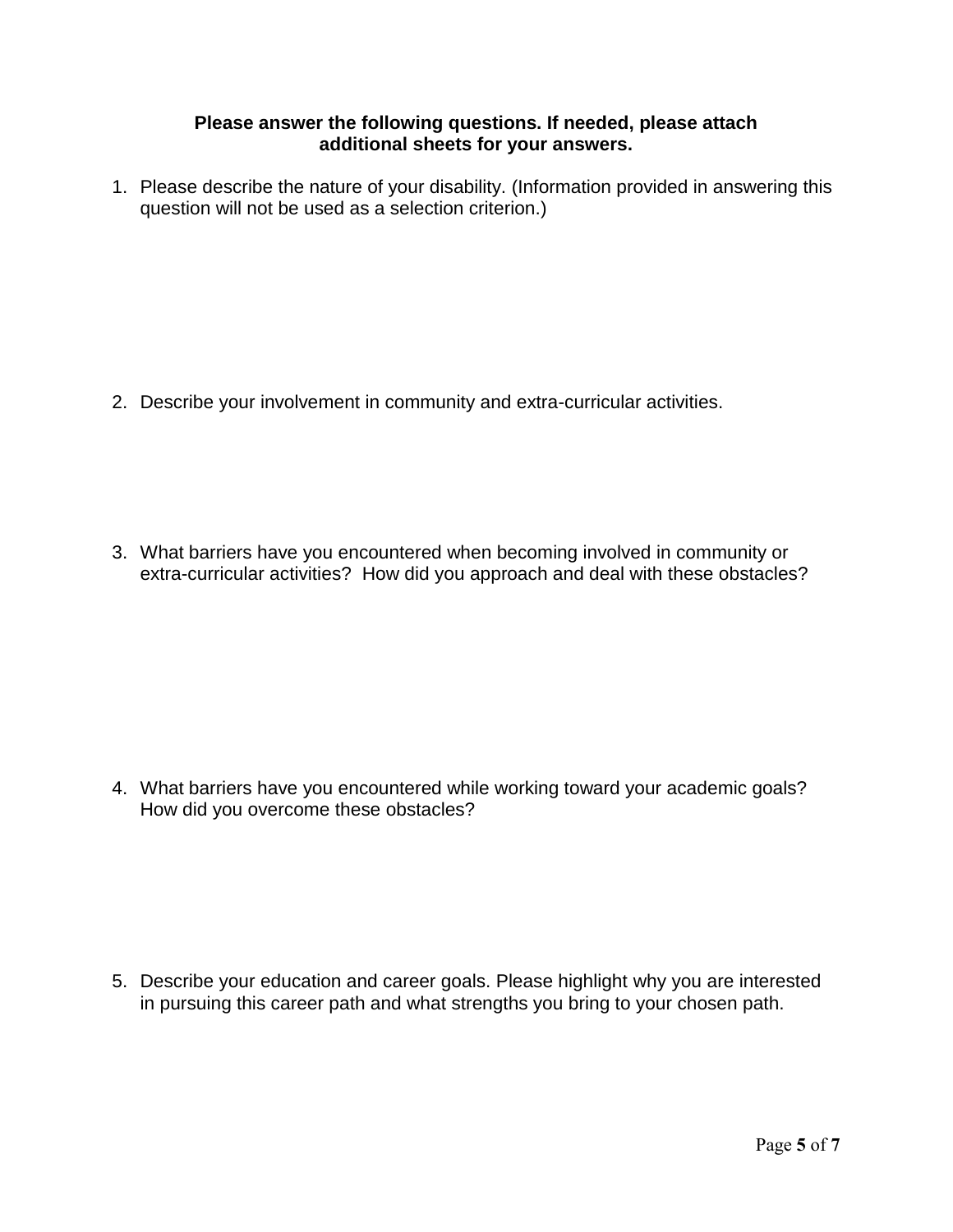6. Educational institution you are currently attending (if any):

| <b>School Name:</b>             | <u> 1980 - Johann John Stone, mars et al. (b. 1980)</u>                                                                                                                                                                                                       |
|---------------------------------|---------------------------------------------------------------------------------------------------------------------------------------------------------------------------------------------------------------------------------------------------------------|
| <b>Address:</b>                 |                                                                                                                                                                                                                                                               |
| <b>Postal Code:</b>             |                                                                                                                                                                                                                                                               |
| Telephone:                      | <u> 1989 - Johann John Stone, markin fan it ferstjer fan de ferstjer fan it ferstjer fan it ferstjer fan it fers</u>                                                                                                                                          |
| Current grade or year of study: |                                                                                                                                                                                                                                                               |
|                                 | 7. Post-secondary institution you plan to attend during the 2017 academic year:                                                                                                                                                                               |
| <b>Name of Institution:</b>     | <u> 2000 - Jan James James James James James James James James James James James James James James James James J</u>                                                                                                                                          |
| <b>Mailing Address:</b>         |                                                                                                                                                                                                                                                               |
| <b>Postal Code:</b>             | <u> 1989 - Johann Stoff, amerikansk politiker (d. 1989)</u>                                                                                                                                                                                                   |
|                                 | Degree, Certificate or Diploma you wish to obtain:                                                                                                                                                                                                            |
| <b>Starting Date:</b>           | <u> 1989 - Johann Stein, mars an deutscher Stein und der Stein und der Stein und der Stein und der Stein und der</u>                                                                                                                                          |
| <b>Additional Requirements:</b> |                                                                                                                                                                                                                                                               |
|                                 | • Please include two letters of reference with this application. Ideally, the reference<br>letters will touch on the obstacles the applicant has overcome:<br>$\triangleright$ One from a past or current teacher, guidance counselor or professor (if out of |

school for more than three years, a letter from an employer or case worker will be accepted) One from an individual, other than a family member, who has known you for more than one year